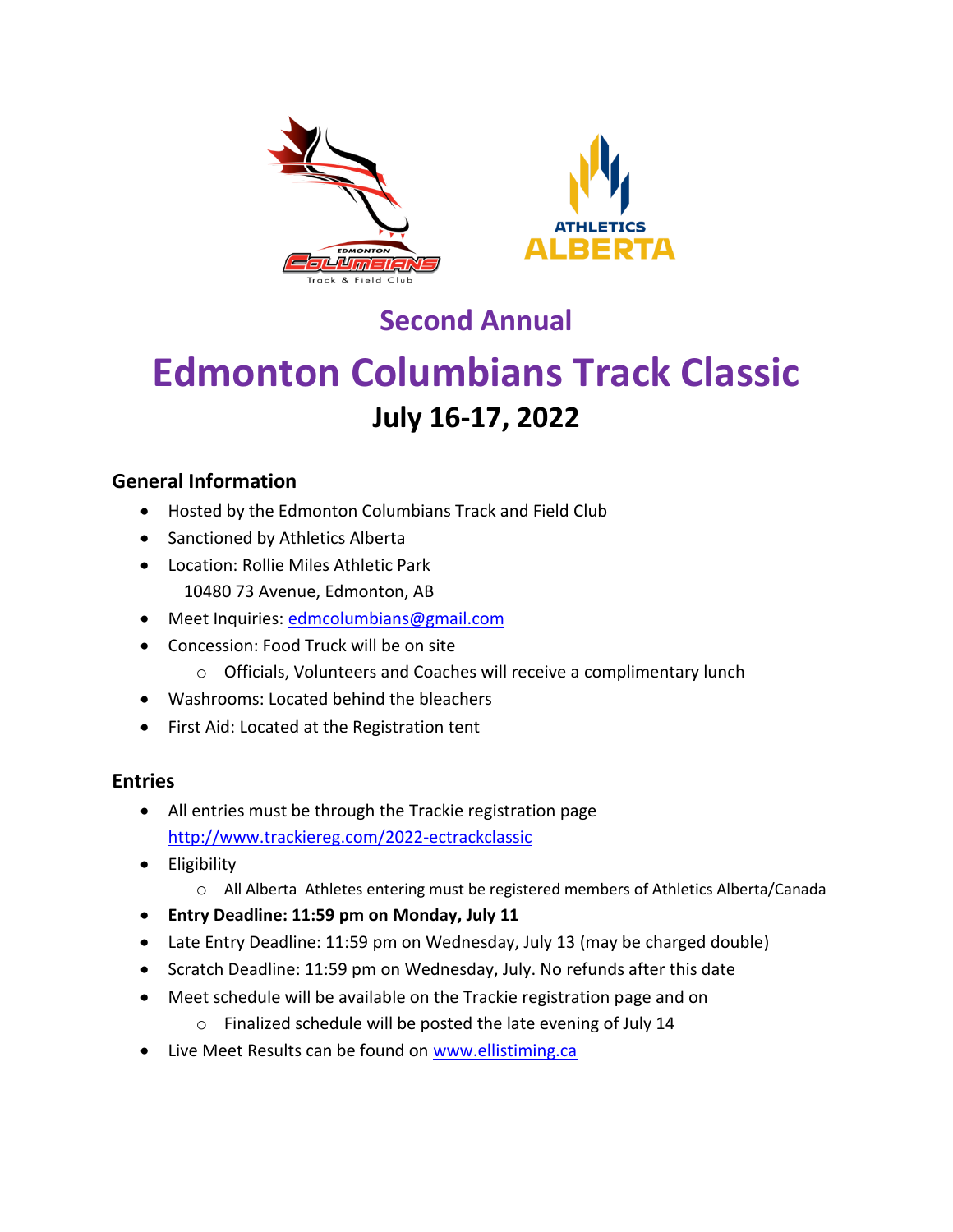### **Entry Fees**

**Individual Events \$25 Multi-Events \$40**

### **Events Offered**

| <b>EVENT</b>        | <b>MASTERS</b> | <b>OPEN</b> | U18 | U16 | U14 | U12 | U10 |
|---------------------|----------------|-------------|-----|-----|-----|-----|-----|
| 100 <sub>m</sub>    | X              | X           | X   | X   |     |     |     |
| 300m                |                |             |     | X   |     |     |     |
| 400 <sub>m</sub>    | X              | X           | X   |     |     |     |     |
| 800m                | X              | X           | X   | X   |     |     |     |
| 1200m               |                |             |     | X   | X   |     |     |
| 1500m               | X              | X           | X   |     |     |     |     |
| LONG JUMP           | X              | X           | X   | X   |     |     |     |
| <b>HIGH JUMP</b>    | X              | X           | X   | X   |     |     |     |
| <b>TRIPLE JUMP</b>  | X              | X           | X   | X   |     |     |     |
| POLE VAULT          | X              | X           | X   | X   |     |     |     |
| <b>SHOT PUT</b>     | X              | X           | X   | X   |     |     |     |
| <b>JAVELIN</b>      | X              | X           | X   | X   |     |     |     |
| <b>DISCUS</b>       | X              | X           | X   | X   |     |     |     |
| <b>MULTI EVENTS</b> |                |             |     |     | X   | X   | X   |

### **Multiple Events for U10, U12, U14**

| <b>AGE GROUP</b> | <b>SATURDAY</b>                | <b>SUNDAY</b>                     |  |  |
|------------------|--------------------------------|-----------------------------------|--|--|
| U10              | 60m, Long Jump, Shot Put, 300m | 150m, High Jump, Ball Throw, 600m |  |  |
| U12              | 60m, Long Jump, Shot Put, 300m | 150m, High Jump, Ball Throw, 600m |  |  |
| U14              | 80m, High Jump, Discus, 300m   | 150m, Long Jump, Shot Put, 800m   |  |  |

\*Note: Events may not occur in this order\*

Modified rules for U10, U12 and U14 events:

- o Each competitor will only receive 3 attempts for each field event
- o U10/U12 Long Jump competitors will have a 1 metre take-off area
- o High Jump three successive failures will eliminate the jumper from further competition. Starting height of 0.90m, increments of 10cm until a height of 1.20m, increments of 5cm thereafter
- o Athletes that miss an event will be allowed to continue in the competition
- $\circ$  Scores will be kept for each event: 1<sup>st</sup>=10 points, 2<sup>nd</sup>=9 points, etc. Tenth and below=1 point
- $\circ$  Medals will be awarded for 1<sup>st</sup>-3<sup>rd</sup> athlete with top overall points each day

### **Event Specifications**

All specifications will follow Athletics Alberta Outdoor Specifications: <https://athleticsalberta.com/wp-content/uploads/2021/05/AA-Outdoor-specs-2018.pdf>